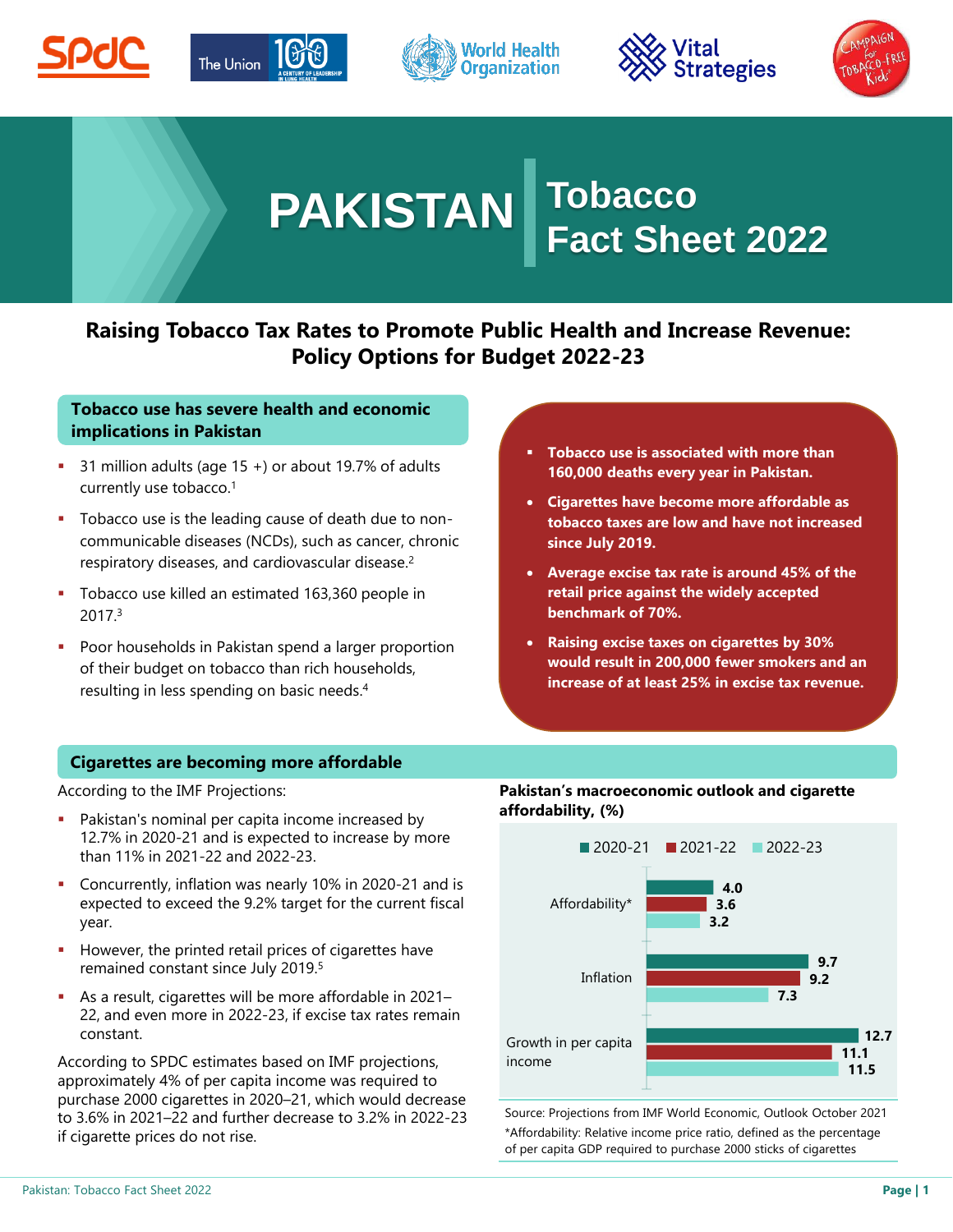#### **Tobacco taxes in Pakistan remain low and stagnant**

Cigarettes in Pakistan are taxed in two different price tiers: low-price and high-price. A specific excise tax (the Federal Excise Duty–FED) is levied on cigarettes sold in the country, which accounts for approximately 42.6% and 59.8% of the printed retail price of low-price and high-price brands, respectively, resulting in a significant excise tax burden difference between the two tiers. Because low-taxed cigarettes represent the majority of the market (about 88%), the average excise tax share is 44.7% of the retail price, which is significantly lower than the widely accepted benchmark of 70% of the retail price.<sup>6</sup>

- Even before July 2019, cigarette prices in Pakistan were among the lowest in the world.<sup> $7$ </sup> The stagnation in cigarette prices caused by the unchanged FED rate is likely to result in a large price disparity between domestic cigarettes and those sold in other regional countries.
- **•** The unchanged printed retail prices since July 2019 resulted in an increase in the share of low-price brand cigarettes consumed in 2021-22, leading to a slight increase in the effective average excise tax rate on cigarettes.
- Due to unchanged and low tobacco taxes, Pakistan ranks among the worst-performing countries in the Tobacconomics Cigarette Tax Scorecard that evaluates the strength of tax systems, with an overall tax system score of less than one on a five-point scale. <sup>8</sup>
- According to SPDC estimates, more than 260,000 people will start smoking in Pakistan if tobacco taxes are not raised in 2022-23. <sup>9</sup>





As per the proposed excise rate for 2022-23

Source: Economic Survey of Pakistan, FBR Year Book

#### **Market share of cigarette brands, (%)**



Source: SPDC estimates based on data from Economic Survey of Pakistan and FBR Year Book

#### **Raising taxes will save lives while increasing government revenue**

Raising the price of tobacco products through excise tax increases is the most effective way to reduce tobacco use. Higher prices can discourage youth from initiating tobacco and encourage current users to quit.

## **Proposed tax rates (2022-23)**

| <b>Price Tiers</b>                 | Market Share | FED (PKR) |          |                     |                      |
|------------------------------------|--------------|-----------|----------|---------------------|----------------------|
|                                    |              | Current   | Proposed | Price Tier<br>(PKR) | Excise Tax<br>Share* |
| Low                                | 87.8%        | 33.00     | 42.90    | < 119.2             | 48.2%                |
| High                               | 12.2%        | 104.00    | 135.20   | $\geq$ 119.2        | 64.2%                |
| <b>Weighted Average</b>            |              | 41.66     | 54.16    |                     | 52.1%                |
| *Widely accepted benchmark is 70%. |              |           |          |                     |                      |

#### **Raising tobacco excise to Rs 43 on low-price cigarettes and Rs 135 on high-price cigarettes would result in:**

| 200,000          | Fewer smokers                                                 |  |
|------------------|---------------------------------------------------------------|--|
| $1.2\%$          | reduction in smoking prevalence among adults                  |  |
| 1.23%            | reduction in smoking intensity among adults                   |  |
| 71,900           | lives saved                                                   |  |
| PKR 27.4 billion | in additional total FED revenue—an increase of at least 25.1% |  |